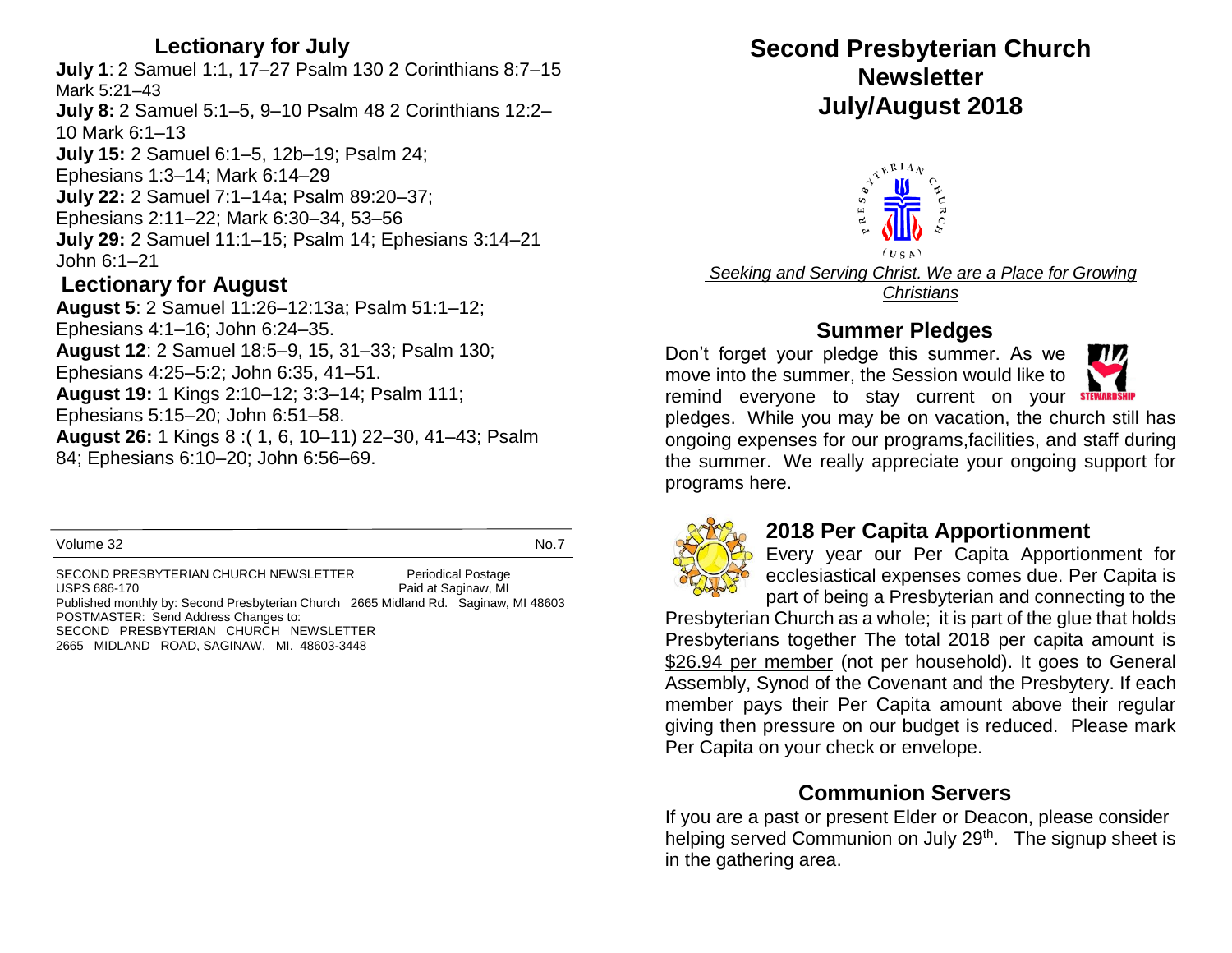#### **Please keep these** folks in your prayers:

Jim Neumann Winnie Bingham Dick Tamm Marilyn McNalley Wally Greene Bryan Poole Sandy Salwasser Mary Turner Charles Severence Gloria Severence

**We offer our prayers and sincerest sympathies** to Deb Carolan and her family at the death of her father, William Hill.

# **Summer Scrip**

Throughout the summer SCRIP can be shopwithscrip used at so many places! For vacations, **there's SCRIP for Delta Airlines, Holiday Inn, Marriott, Hyatt and** Disney. Think about ordering Lowe's, Home Depot, or Menards for summer outdoor projects, office supply Scrip for our school supply mission project. If we do not have what you want, we will place an order on Sunday July 1<sup>st</sup> and August 5<sup>th</sup>. If you're going to be out of town, call the office to place an order before that weekend. You can also stop into the office to order or purchase any of these Gift cards that we currently have on hand:

**Applebee's \$50/\$25 Meijer \$25/\$50/\$100 Speedway \$25 Target \$10 Wendy's \$10 Walmart/Sam's \$10**

# **Summer Signup Sheets**

Please sign up in the gathering area to help with summer worship services. There are many opportunities to be a summer liturgist, greeter or usher. If you would like to gift us with special music this summer, please see Laurel for open dates.

## **Coffee Hour Volunteers Needed**

If you are interested in helping out with coffee hour, please call the office.

# **Youth Summer Events**



**Canoe Trip - Friday, 7/20/18**. We will be taking a 4 hour trip down the AuSable River in Grayling, MI. We will leave church at 8am and will call for rides on our way back. Cost is \$12.00 per

person. Please bring a cold lunch, a towel and a dry change of clothes.

**Loons Baseball Game - Sunday, 8/12/18**. We will plan on attending the Loon's Baseball game in Midland. We will leave church at 1pm and will call for rides on our way back. Cost is \$5 per person plus money for food and drinks. Please bring a lawn chair or blanket to sit on.

**Bonfire at church - Wednesday, 8/15/18 at 7:30pm.** We will supply the s'mores!!! Please bring a chair and a snack to share (and maybe some bug spray). Join us as the summer winds down and we can enjoy a bonfire and good snacks with friends!

## **REACH Mission Trip Address**

While our youth group is in New Berlin, NY on the REACH Mission Trip this July, they do have the opportunity to receive letters and cards and care packages. We wanted to share the address to the High School in NY so if anyone feels a tug in their heart to send a message to our kids while they are away – they would LOVE it!!! They will be gone July  $8<sup>th</sup>$  – July 14th. Mail it early enough so they can get it.

Unadilla Valley Central School Camper's Name/Group C/o Reach Mission Trips 4238 State Highway 8 New Berlin, NY 13411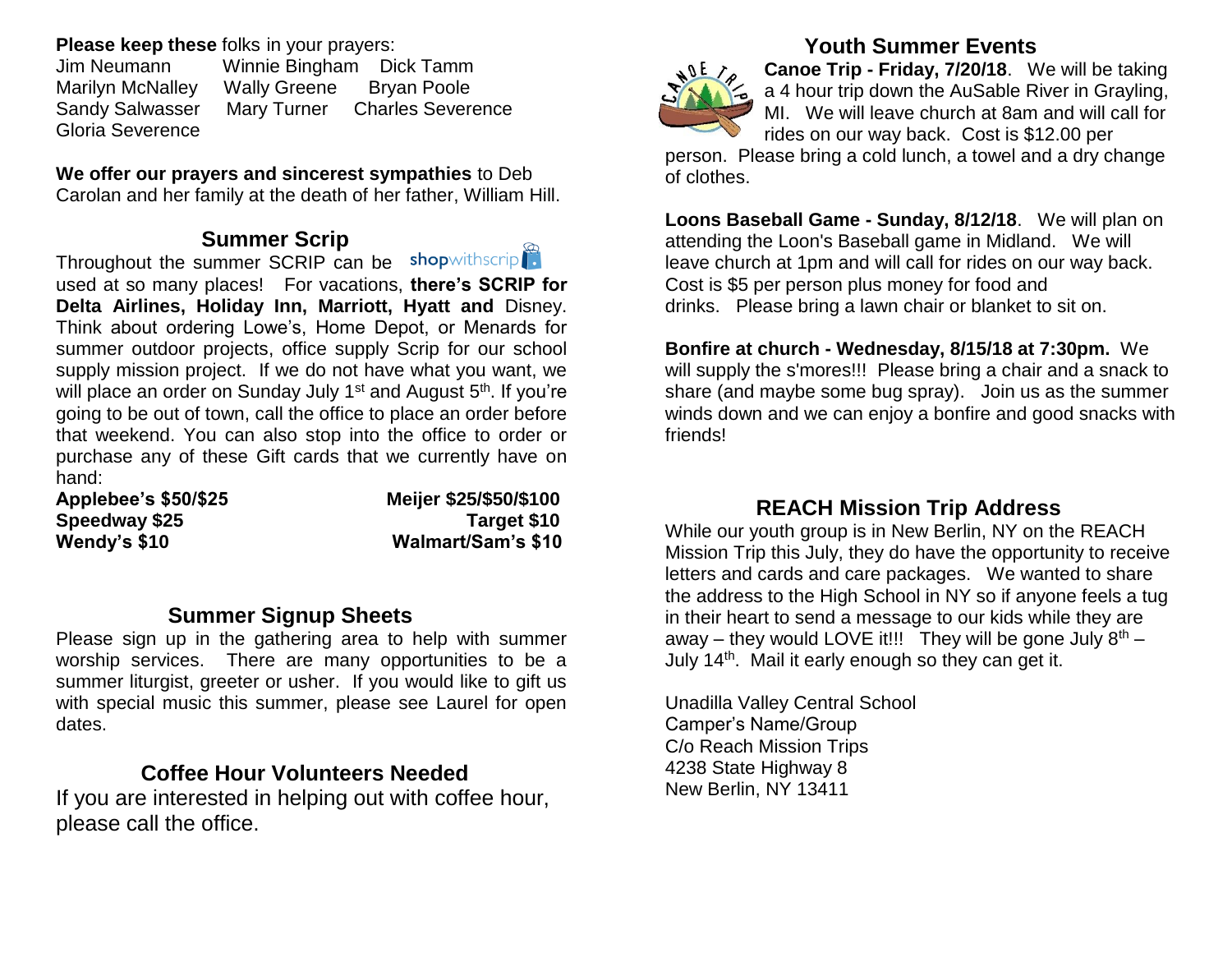#### **Mission highlights "Go also the second mile" Matthew 5:41**



#### **July Mission – Treasure Audio Bibles**

World Mission is a non-profit Christian organization that supports projects to take the

gospel into third-world countries. Last year, our congregation collected enough money to send the audio Bibles in the Hausa language to our Mission partners in Niger, Michael and Rachael Ludwig. **Change Your World** coin boxes should be returned to church by July 29<sup>th</sup>. Each filled **Change Your World** box typically buys one Treasure audio Bible. Together we can take the Gospel where it has never gone before!



**July/August Mission** - **School supplies** for Arthur Eddy Academy and Brethren Schools will begin in July and continue through the month of August. This

will give you time during the summer to shop the good sales.



#### **Mission Update**

During the month of May, we collected items for the Forgotten Man Ministries. Our contribution included (26) T-shirts, (12) boxer shorts, (70) pair of white cotton socks, (7)

boxes with paperback books and (100) "Free on the Inside" large print Bibles.

Thank You for all the contributions!

#### **White Elephant Sale**

Clean out your garages and closets this summer and keep in mind we'll have our annual White Elephant Sale on Saturday, September



29. Don't bring your items yet, but keep the date in mind!

## **Tri-City Wood Carvers Show**

Come enjoy the Tri-City Wood Carvers Show and Art Sale here on Saturday, August 25, from 10:00am to 4:00pm. This event showcases some major woodcarving talent from near and far. Some folks from our congregation are members of the club. There are carvings and art for sale, a carving competition, door prizes and much more!

### **Bake Sale**

The women of the church will hold a bake sale during the Tri-City Woodcarver's show on August 26. We are in need of all the talented bakers to make the sale a success! You



can contribute your baked goods or help with set up, selling and/or cleanup. If you would like more information, please call Karen Schadel at 799-3062 or Ruth Anderson at 792- 0372.

# **Thanks to All Involved with VBS!**

**JESUS RESCUES!** Thank you all for your time and support that made **Shipwrecked- Rescued by Jesus** a huge success! We are very blessed with great talent and generosity at Second Presbyterian Church! Thank you, thank you, thank you!



## **Sunday School Workshops**

Sunday school will be starting up in September, so it's time to sign up to be a workshop leader for our 2018-2019 Sunday school year! Our theme this year is, "The Covenant". Starting

with Noah and Abraham, we witness a special relationship between God and all of humankind.

## **Kick-off Sunday**

Please put Sunday, September 9 on your calendar for "Kickoff" Sunday. More details will be in September newsletter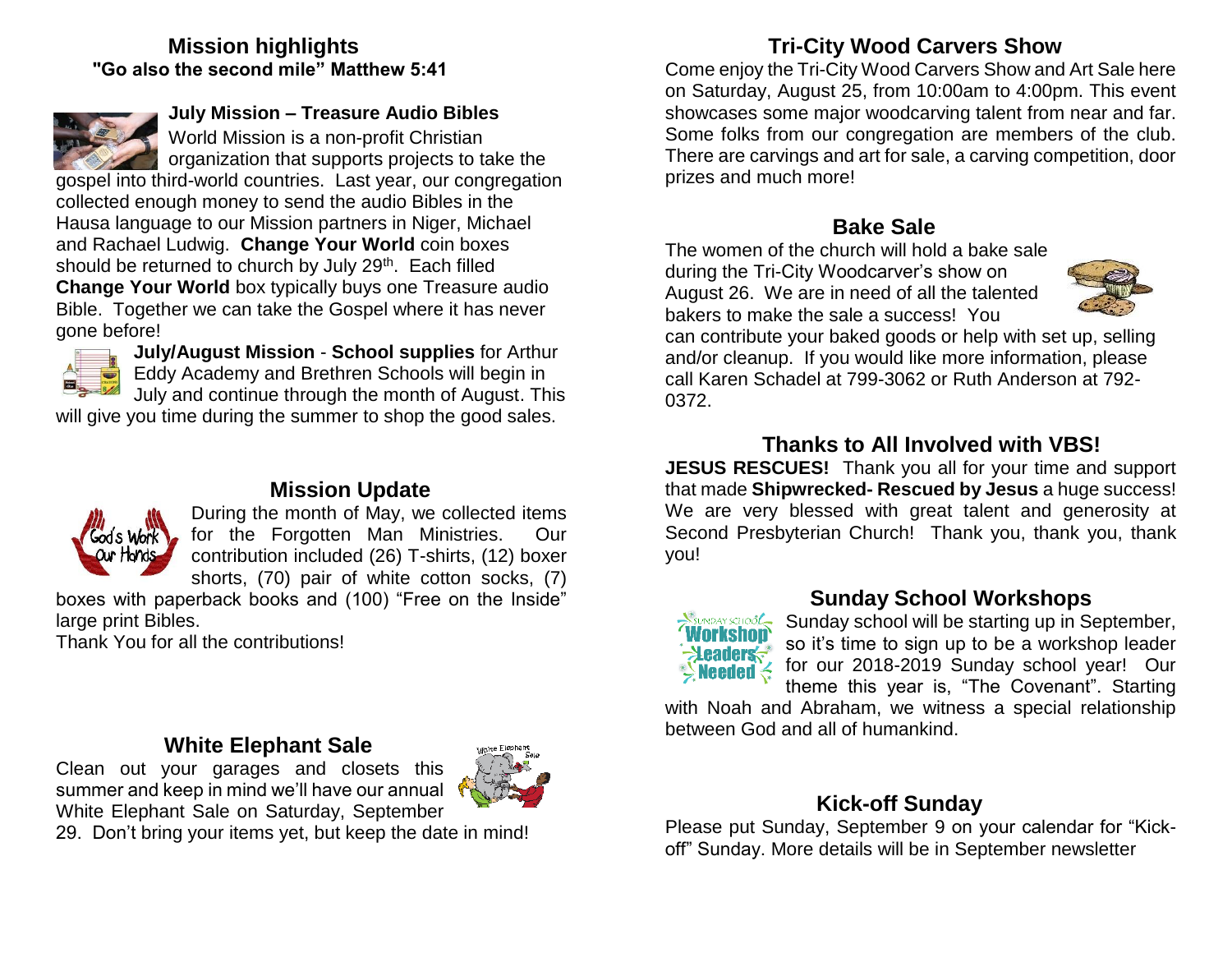# Second Presbyterian Church 然mm资 2018

| Sunday                                                    | Monday                  | Tuesday      | Wednesday               | Thursday                                                               | Friday                               | Saturday                              |
|-----------------------------------------------------------|-------------------------|--------------|-------------------------|------------------------------------------------------------------------|--------------------------------------|---------------------------------------|
| 1<br>9:30am<br>Worship & Nursery<br>Scrip Order           | $\overline{\mathbf{2}}$ | $\mathbf{3}$ | $\overline{\mathbf{4}}$ | 5                                                                      | $\boldsymbol{6}$<br><b>Whepelves</b> | $\overline{\mathbf{z}}$               |
| 8<br>9:30am<br>Worship & Nursery<br><b>REACH Workcamp</b> | 9                       | 10           | 11                      | 12                                                                     | 13                                   | 14<br><b>REACH</b><br>workers<br>home |
| 15<br><b>REACH Sunday</b><br>9:30am<br>Worship & Nursery  | 16                      | 17           | 18                      | 19                                                                     | 20 PYG Canoe<br>Trip                 | 21                                    |
| 22<br>9:30am<br>Worship & Nursery                         | 23                      | 24           | 25                      | 26                                                                     | 27                                   | 28                                    |
| 29<br>Communion<br>9:30am<br>Worship & Nursery            | 30                      | 31           |                         | Seeking and Serving Christ<br>We are a Place for<br>Growing Christians |                                      |                                       |